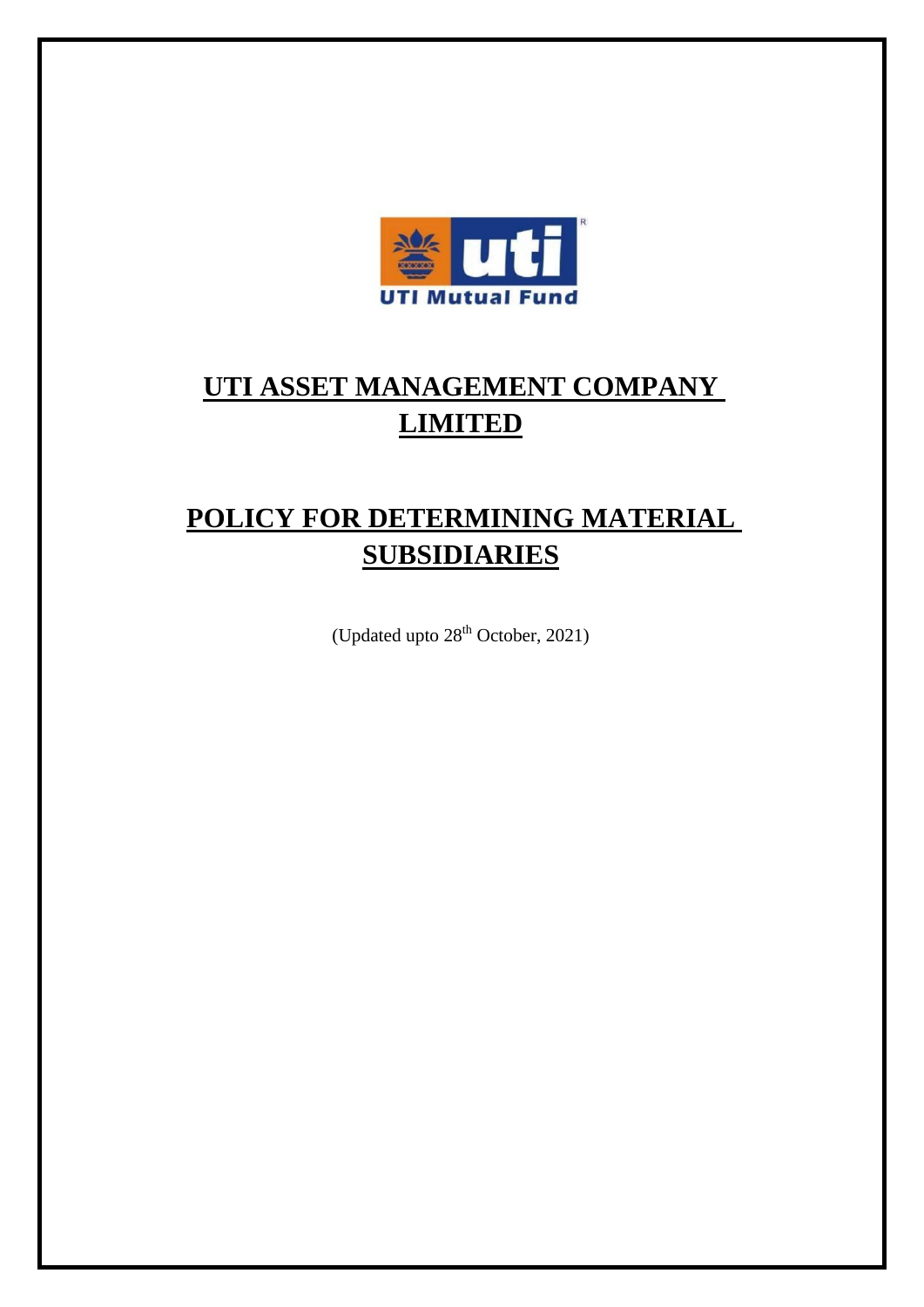## **1. Introduction:**

The Board of Directors ("**Board**") of UTI Asset Management Company Limited ("**Company**") has adopted the 'Policy for determining Material Subsidiaries' ("**Policy**") in order to comply with the requirements of Regulation 16(1)(c) and Regulation 24 of the Securities and Exchange Board of India (Listing Obligations and Disclosure Requirements) Regulations, 2015, as amended (the "**SEBI Listing Regulations**").

# **2. Objective:**

The Policy intends to ensure governance of Material Subsidiary Company by complying *inter-alia* with, directorship requirements, review of financial statements, bringing to the attention of the Board, certain transactions/arrangements, rules regarding disinvestment of shares held by the Company and restrictions on selling/ disposing/ leasing of assets of such subsidiary by the Company.

## **3. Definitions:**

- 3.1 **"Committee"** means the Audit Committee formed by the Board of the Company under the Companies Act, 2013 ("the Act").
- 3.2 **"Consolidated Income or Net worth"** means the total income or net worth of the Company and its subsidiaries.
- 3.3 **"Control"** means Company shall include the right to appoint majority of the directors or to control the management or policy decisions exercisable by a person or persons acting individually or in concert, directly or indirectly, including by virtue of their shareholding or management rights or shareholder agreements or voting agreements or in any other manner.
- 3.4 "**Material Subsidiary**" means a Subsidiary shall be considered as Material Subsidiary if it fulfils the conditions for being classified as Material Subsidiary as mentioned in this Policy.
- 3.5 "**Significant Transaction or Arrangement**"**,** as per Explanation to Regulation 24(4) of the SEBI Listing Regulations, shall mean any individual transaction or arrangement that exceeds or is likely to exceed 10% of the total revenues or total expenses or total assets or total liabilities, as the case may be, of the unlisted Subsidiary for the immediately preceding accounting year.

The words, terms and expressions referred to in this policy will have the same meaning as defined under the Act and the rules made there under and the SEBI Listing Regulations including any statutory modification or re-enactment thereto, as the case may be.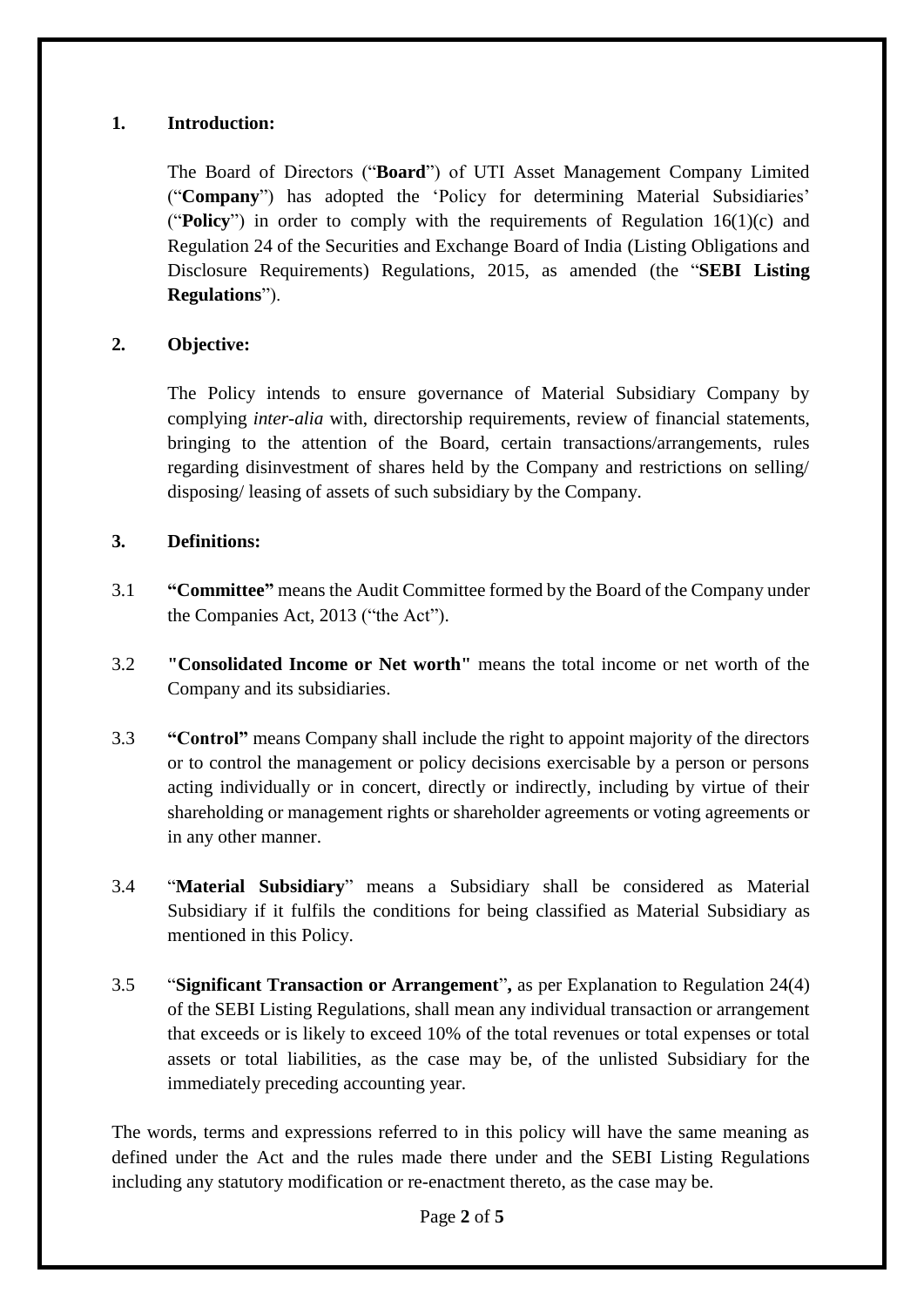In this Policy, unless the contrary intention appears:

- a) the clause headings are for ease of reference only and shall not be relevant to interpretation;
- b) a reference to a clause number includes a reference to its sub-clauses;
- c) words in singular number include the plural and vice versa.

### **4. Policy:**

- 4.1 A Subsidiary shall be a Material Subsidiary, if any of the following conditions are satisfied:
	- (a) net-worth of the Subsidiary exceeds 10% of the consolidated net-worth of the Company in the immediately preceding accounting year; or
	- (b) income of the Subsidiary exceeds 10% of the consolidated income of the Company in the immediately preceding accounting year.
- 4.2 In addition, an unlisted Indian Material Subsidiary of the Company would be identified, if any, as one time exercise and such exercise shall be done during each financial year and the conclusion be placed before the Audit Committee of the Company and the Board.
- 4.3 At least 1 (one) Independent Director of the Company shall be a director on the Board of the unlisted Material Subsidiary, whether incorporated in India or not. Material Subsidiary, for the purpose of this clause, means a subsidiary whose income or net worth exceeds twenty percent of the consolidated income or net worth of the Company respectively, of the Company and its Subsidiaries in the immediately preceding accounting year.
- 4.4 The Audit Committee of the Company shall review the financial statements, in particular, the investments made by the unlisted Subsidiary on an annual basis.
- 4.5 The minutes of the Board Meetings of the unlisted Subsidiary shall be placed before the Board of the Company.
- 4.6 The management of an unlisted subsidiary shall on a half yearly basis bring to the attention of the Board of the Company, a statement of all Significant Transactions and Arrangements entered into by an unlisted Subsidiary.
- 4.7 The management shall present to the Audit Committee annually the list of such Subsidiaries together with the details of the materiality defined herein. The Audit Committee shall review the same and make suitable recommendations to the Board including recommendation for appointment of Independent Director in the unlisted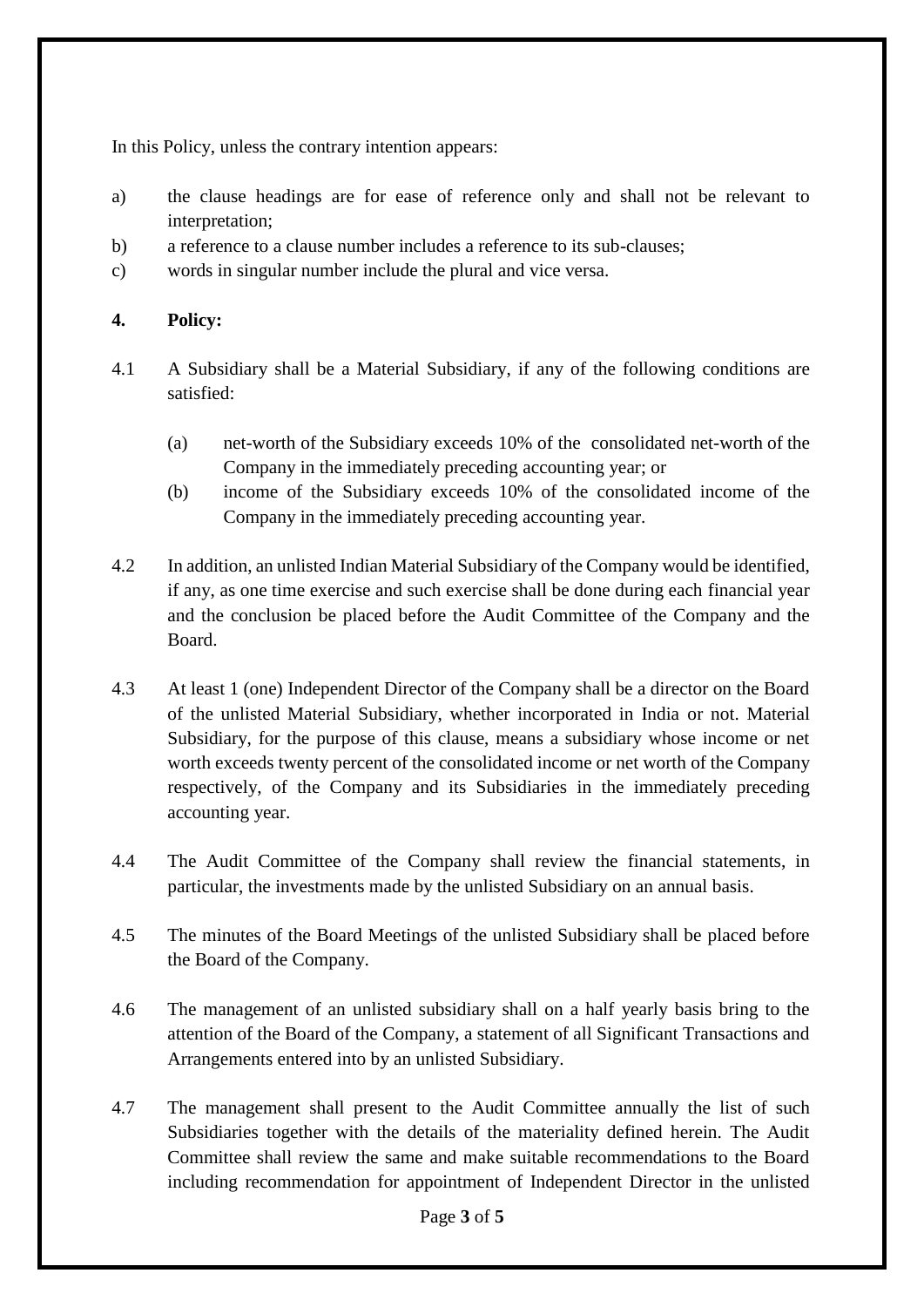# Material Subsidiary.

The Company shall follow such governance procedures in relation to Material Subsidiary, unlisted subsidiary and material unlisted subsidiary as may be outlined in the SEBI Listing Regulations and the Act, from time to time.

## **5. Disposal of Material Subsidiary:**

The Company, without the prior approval of the members of the Company by special resolution in its general meeting, shall not:

(a) dispose of shares in its Material Subsidiary which would reduce its shareholding (either on its own or together with other Subsidiaries) to less than or equal to 50% or cease the exercise of control over the Subsidiary:

## **Exceptions:**

In cases where such divestment is made under a scheme of arrangement duly approved by a court/tribunal or under a resolution plan duly approved under Section 31 of the Insolvency and Bankruptcy Code, 2016 and such an event is disclosed to the recognized stock exchanges within one day of the resolution plan being approved, shareholders approval shall not be required.

(b) sell, dispose and lease of assets amounting to more than 20% of the assets of the Material Subsidiary on an aggregate basis during a financial year:

# **Exceptions:**

If the sale/disposal/lease is made under a scheme of arrangement duly approved by court/tribunal or under a resolution plan duly approved under Section 31 of the Insolvency and Bankruptcy Code, 2016 and such an event is disclosed to the recognized stock exchanges within one day of the resolution plan being approved, shareholders approval shall not be required.

#### **6. Compliance Responsibility:**

- 6.1. The Chief Financial Officer shall ensure the compliance of this Policy and shall have the power to ask for any information or clarifications from the management in this regard.
- 6.2. The Chief Financial Officer shall monitor and ensure that as and when any of the subsidiary is determined as a Material Subsidiary, the same shall be intimated to the Audit Committee.